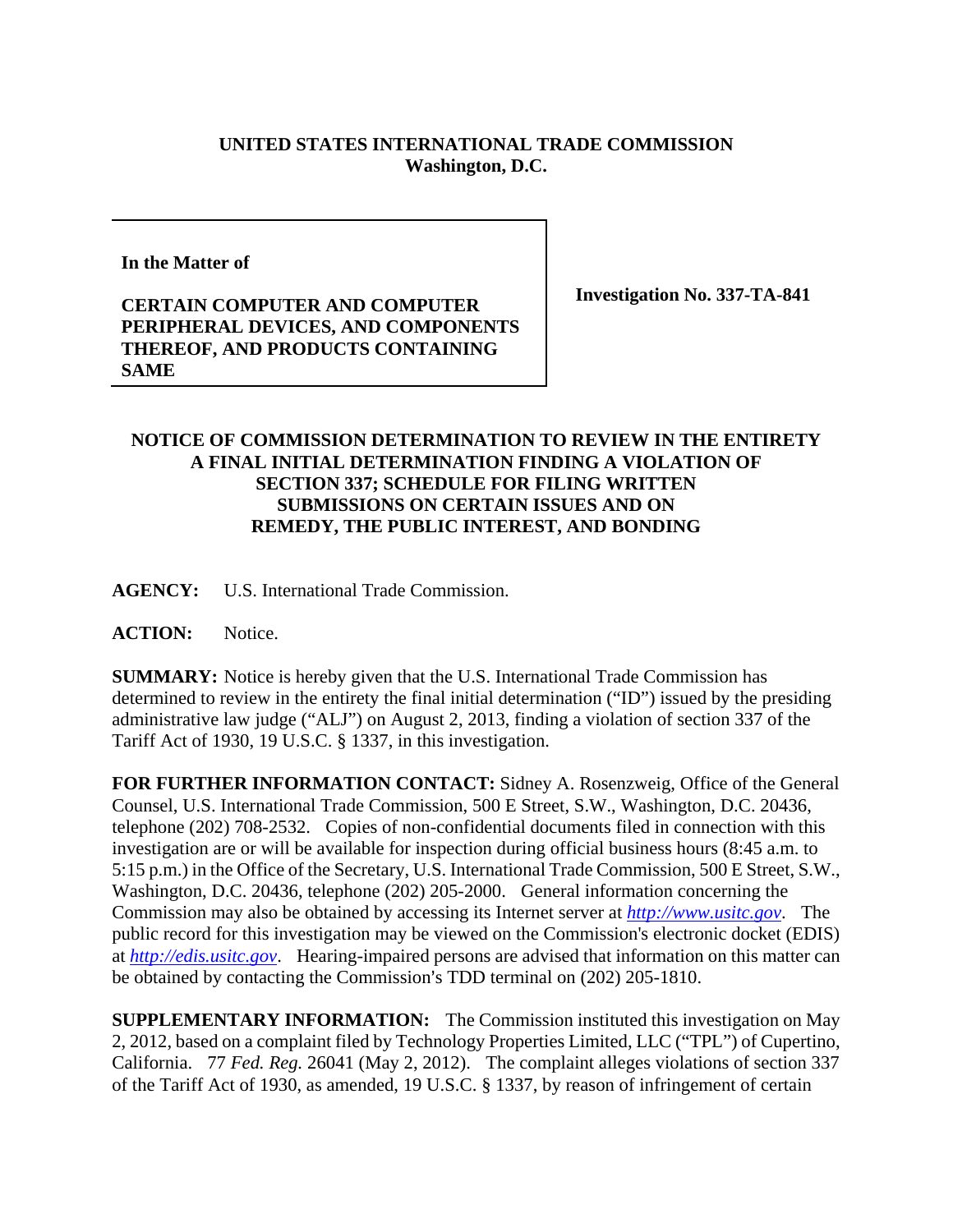claims of U.S. Patent Nos. 6,976,623 ("the '623 patent"), 7,162,549 ("the '549 patent"), 7,295,443 ("the '443 patent"), 7,522,424 ("the '424 patent"), 6,438,638 ("the '638 patent"), and 7,719,847 ("the '847 patent"). The complaint further alleges the existence of a domestic industry. The notice of investigation named twenty-one respondents, some of whom have since settled from the investigation. As a result of these settlements, the '638 patent is no longer at issue, as it has not been asserted against the remaining respondents. The remaining respondents are Acer Inc. of New Taipei City, Taiwan ("Acer"); Canon Inc. of Toyko, Japan; Hewlett-Packard Company of Palo Alto, California ("HP"); HiTi Digital, Inc. of New Taipei City, Taiwan; Kingston Technology Company, Inc. of Fountain Valley, California ("Kingston"); Newegg, Inc. and Rosewill Inc., both of City of Industry, California ("Newegg/Rosewill"); and Seiko Epson Corporation of Nagano, Japan.

On October 4, 2012, the ALJ issued a *Markman* order construing disputed claim terms of the asserted patents. Order No. 23. On January 7-11, 2013, the ALJ conducted a hearing, and on August 2, 2013, the ALJ issued the final ID. The ALJ found that TPL demonstrated the existence of a domestic industry, as required by 19 U.S.C. § 1337(a)(2), through TPL's licensing investment under 19 U.S.C. § 1337(a)(3)(C). ID at 152-55. The ALJ rejected TPL's showing based upon OnSpec Electronic, Inc.'s research and development, and engineering investments for section 337(a)(3)(C), as well as subsections (a)(3)(A) and (a)(3)(B). *Id.* at 155-57.

The ALJ found that the respondents had not shown that any of the asserted patent claims are invalid. However, the ALJ found that TPL demonstrated infringement of the '623 patent, and not the other patents. With respect to the '623 patent, the ALJ found that TPL demonstrated direct infringement of the asserted apparatus claims (claims 1-4 and 9-12). Accordingly, the ALJ found a violation of section 337 by Acer, Kingston and Newegg/Rosewill (collectively, "the '623 respondents") as to these apparatus claims of the '623 patent.

On August 19, 2013, the parties filed petitions for review. TPL's petition challenges the ALJ's noninfringement determinations for the '443, '424, and '847 patents. TPL did not petition for review of the ALJ's noninfringement determination for the '549 patent. The '623 respondents challenge one of the ALJ's claim constructions, and independently challenge the ALJ's finding that the asserted claims of the '623 patent are not anticipated by, or obvious in view of, three pieces of prior art. The '623 respondents also challenge the ALJ's finding that TPL demonstrated the existence of a domestic industry, and subscribe to the analysis presented by the respondents against whom the '623 patent was not asserted.

The respondents against whom the '623 patent was not asserted contingently challenge TPL's evidence of expenditures, as well as the nexus between those expenditures and the asserted patents, for purposes of showing a domestic industry under section 337(a)(3)(C). They also argue that "[t]here is no evidence that TPL's licensees' efforts relate to 'an article protected by' any of the asserted patents." Resp'ts' Pet. 42, 54-56. The respondents against whom the '623 patent was not asserted also argue that the four patents asserted against them are invalid as anticipated or obvious in view of the prior art. They also make additional non-infringement arguments for the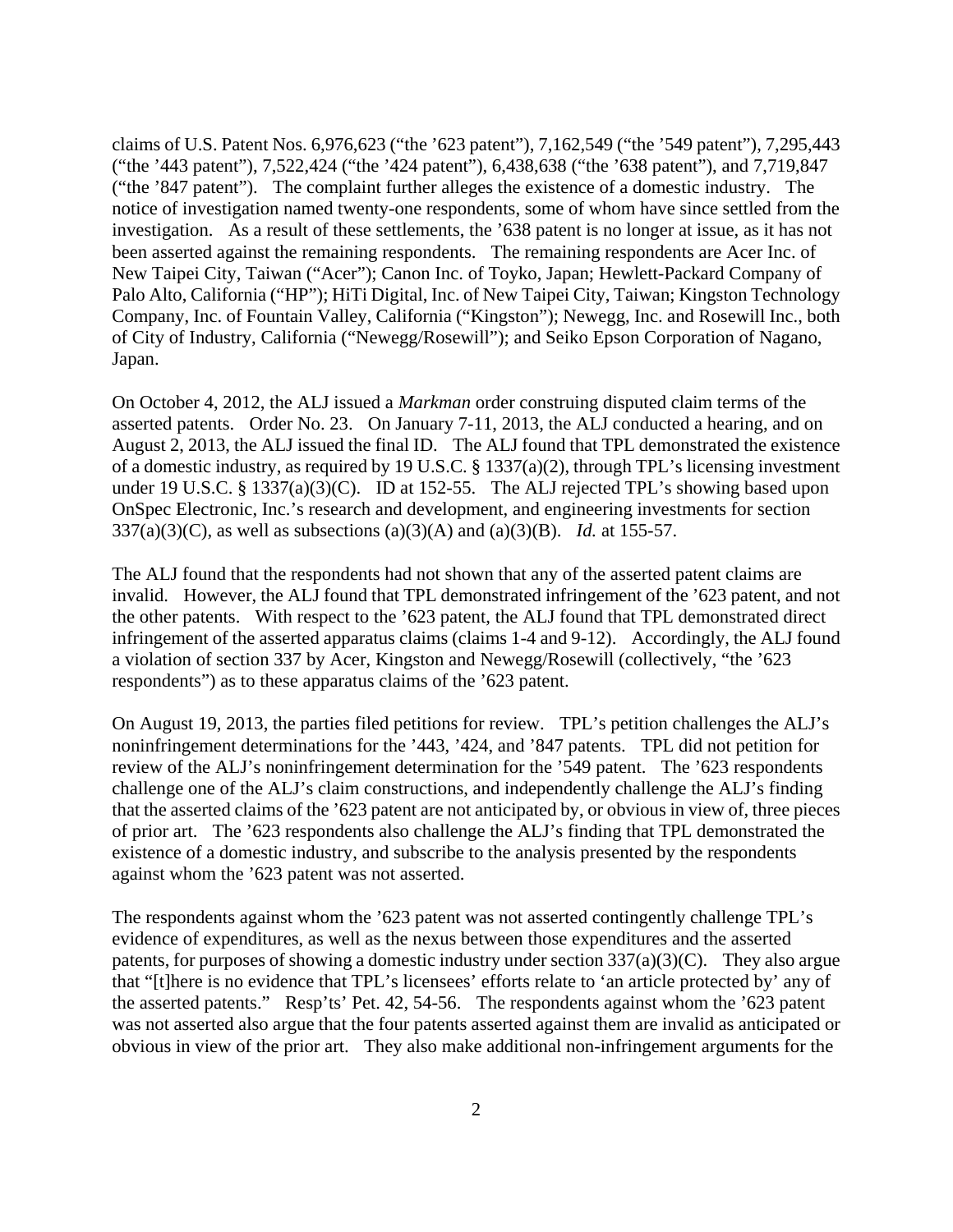three patents asserted against them for which TPL has petitioned for review (the '443, '424 and '847 patents).

Respondent HP filed a short petition for review on its own behalf. HP argues for a narrow interpretation of articles "protected by" an asserted patent. HP Pet. 5.

On August 27, 2013, the parties filed responses to each other's petitions.

Having examined the record of this investigation, including the ALJ's final ID, the petitions for review, and the responses thereto, the Commission has determined to review the ID in its entirety.

In connection with the Commission's review, the parties are asked to brief only the issues enumerated below. *See* 19 C.F.R. § 210.43(b)(2).

- (1) Discuss, in light of the statutory language, legislative history, the Commission's prior decisions, and relevant court decisions, including *InterDigital Communications, LLC v. ITC*, 690 F.3d 1318 (Fed. Cir. 2012), 707 F.3d 1295 (Fed. Cir. 2013) and *Microsoft Corp. v. ITC*, Nos. 2012-1445 & -1535, 2013 WL 5479876 (Fed. Cir. Oct. 3, 2013), whether establishing a domestic industry based on licensing under 19 U.S.C. § 1337(a)(3)(C) requires proof of "articles protected by the patent" (*i.e.*, a technical prong). If so, please identify and describe the evidence in the record that establishes articles protected by the asserted patents.
- (2) Discuss the construction of "accessible in parallel" in view of the prosecution history of the '623 patent (including the Examiner's Statement of Reasons for Allowance, *see Salazar v. Proctor & Gamble Co.*, 414 F.3d 1342, 1347 (Fed. Cir. 2005)), and whether the asserted patent claims are infringed and not invalid based upon that construction. Invalidity arguments not dependent on that claim construction should not be briefed.
- (3) Comment on whether the respondents' invalidity evidence and analysis as to the Pro II system, the Uno Mas article, the Kaneshiro patent, and the '928 Publication, and TPL's evidence and analysis as to the technical prong of the domestic industry requirement, were undisputed. Please cite all evidence in the record that supports your position.
- (4) Discuss whether TPL demonstrated that the products accused of infringing the '443, '424, and '847 patents receive or interface with SD cards that operate in a four-bit-bus mode, and if so, whether the accused products infringe the asserted claims.
- (5) If the Commission were to find that the accused products infringe the '443, '424, and '847 patents, discuss whether the SD specification invalidates the asserted claims of those patents.

In connection with the final disposition of this investigation, the Commission may (1) issue an order that could result in the exclusion of the subject articles from entry into the United States,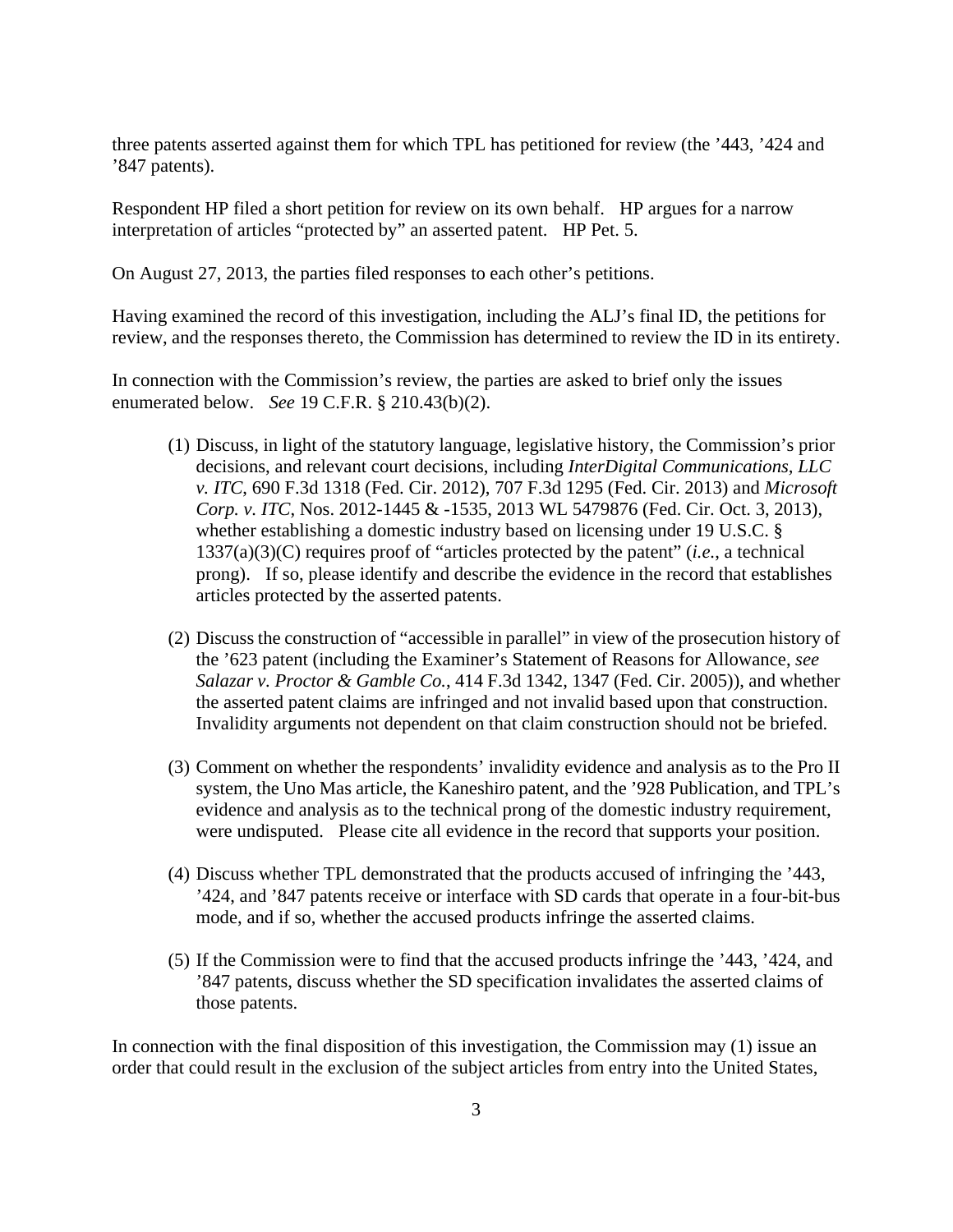and/or (2) issue one or more cease and desist orders that could result in the respondent(s) being required to cease and desist from engaging in unfair acts in the importation and sale of such articles. Accordingly, the Commission is interested in receiving written submissions that address the form of remedy, if any, that should be ordered. If a party seeks exclusion of an article from entry into the United States for purposes other than entry for consumption, the party should so indicate and provide information establishing that activities involving other types of entry either are adversely affecting it or likely to do so. For background, see *Certain Devices for Connecting Computers via Telephone Lines*, Inv. No. 337-TA-360, USITC Pub. No. 2843, Comm'n Op. (December 1994).

If the Commission contemplates some form of remedy, it must consider the effects of that remedy upon the public interest. The factors the Commission will consider include the effect that an exclusion order and/or cease and desist orders would have on (1) the public health and welfare, (2) competitive conditions in the U.S. economy, (3) U.S. production of articles that are like or directly competitive with those that are subject to investigation, and (4) U.S. consumers. The Commission is therefore interested in receiving written submissions that address the aforementioned public interest factors in the context of this investigation.

If the Commission orders some form of remedy, the U.S. Trade Representative, as delegated by the President, has 60 days to approve or disapprove the Commission's action. *See* Presidential Memorandum of July 21, 2005, 70 *Fed. Reg.* 43251 (July 26, 2005). During this period, the subject articles would be entitled to enter the United States under bond, in an amount determined by the Commission. The Commission is therefore interested in receiving submissions concerning the amount of the bond that should be imposed if a remedy is ordered.

**WRITTEN SUBMISSIONS**:The parties to the investigation are requested to file written submissions as set forth above. Parties to the investigation, interested government agencies, and any other interested parties are encouraged to file written submissions on the issues of remedy, the public interest, and bonding. Such submissions should address the recommended determination by the ALJ on remedy and bonding. The complainants are also requested to submit proposed remedial orders for the Commission's consideration. The complainants are also requested to state the date that the asserted patents expire and the HTSUS numbers under which the accused products are imported. The written submissions and proposed remedial orders must be filed no later than close of business on Thursday, November 7, 2013 and responses to the Commission's questions should not exceed 75 pages. Reply submissions must be filed no later than the close of business on Friday, November 15, 2013, and such replies should not exceed 50 pages. No further submissions on these issues will be permitted unless otherwise ordered by the Commission.

Persons filing written submissions must file the original document electronically on or before the deadlines stated above and submit 8 true paper copies to the Office of the Secretary by noon the next day pursuant to section 210.4(f) of the Commission's Rules of Practice and Procedure (19 C.F.R. 210.4(f)). Submissions should refer to the investigation number ("Inv. No. 337-TA-841") in a prominent place on the cover page and/or the first page. (See Handbook for Electronic Filing Procedures, http://www.usitc.gov/secretary/fed\_reg\_notices/rules/handbook\_on\_electronic\_